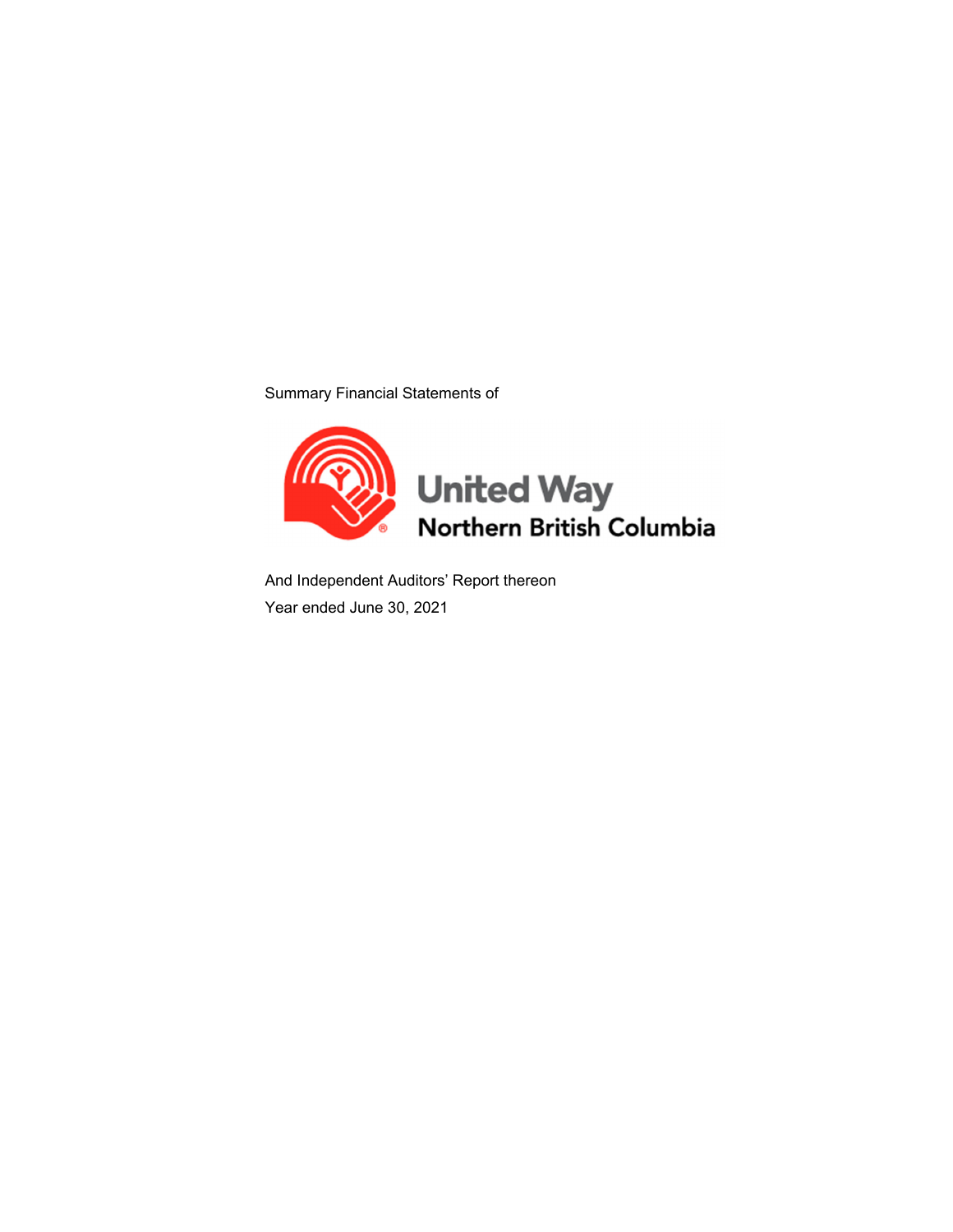

KPMG LLP 177 Victoria Street, Suite 400 Prince George BC V2L 5R8 Canada Telephone (250) 563-7151 Fax (250) 563-5693

## **REPORT OF THE INDEPENDENT AUDITORS ON THE SUMMARY FINANCIAL STATEMENTS**

To the Members of United Way of Northern British Columbia

#### *Opinion*

The summary financial statements of United Way of Northern British Columbia (the "United Way"), which comprise:

- the summarized statement of financial position as at June 30, 2021
- the summarized statement of operations for the year then ended

are derived from the audited financial statements of the United Way as at and for the year ended June 30, 2021 (the "audited financial statements").

In our opinion, the accompanying summary financial statements are consistent in all material respects, with the audited financial statements, in accordance with the criteria used to summarize the complete audited financial statements. The criteria was to summarize the assets and liabilities according to major captions and present them in the summarized statement of financial position. The gross revenues and expenses have been summarized according to major captions and presented in the summarized statement of operations.

#### *Summary Financial Statements*

The summary financial statements do not contain all the statements or disclosures required by Canadian accounting standards for not-for-profit organizations. Reading the summary financial statements and auditor's report thereon, therefore, is not a substitute for reading United Way's audited financial statements and the auditor's report thereon.

The summary financial statements and the audited financial statements do not reflect the effects of events that occurred subsequent to the date of our report on the audited financial statements.

#### *The Audited Financial Statements and Our Report Thereon*

We expressed an unmodified opinion on the audited financial statements in our report dated September 23, 2021.

KPMG LLP, an Ontario limited liability partnership and member firm of the KPMG global organization of independent member firms affiliated with KPMG International Limited, a private English company limited by guarantee. KPMG Canada provides services to KPMG LLP.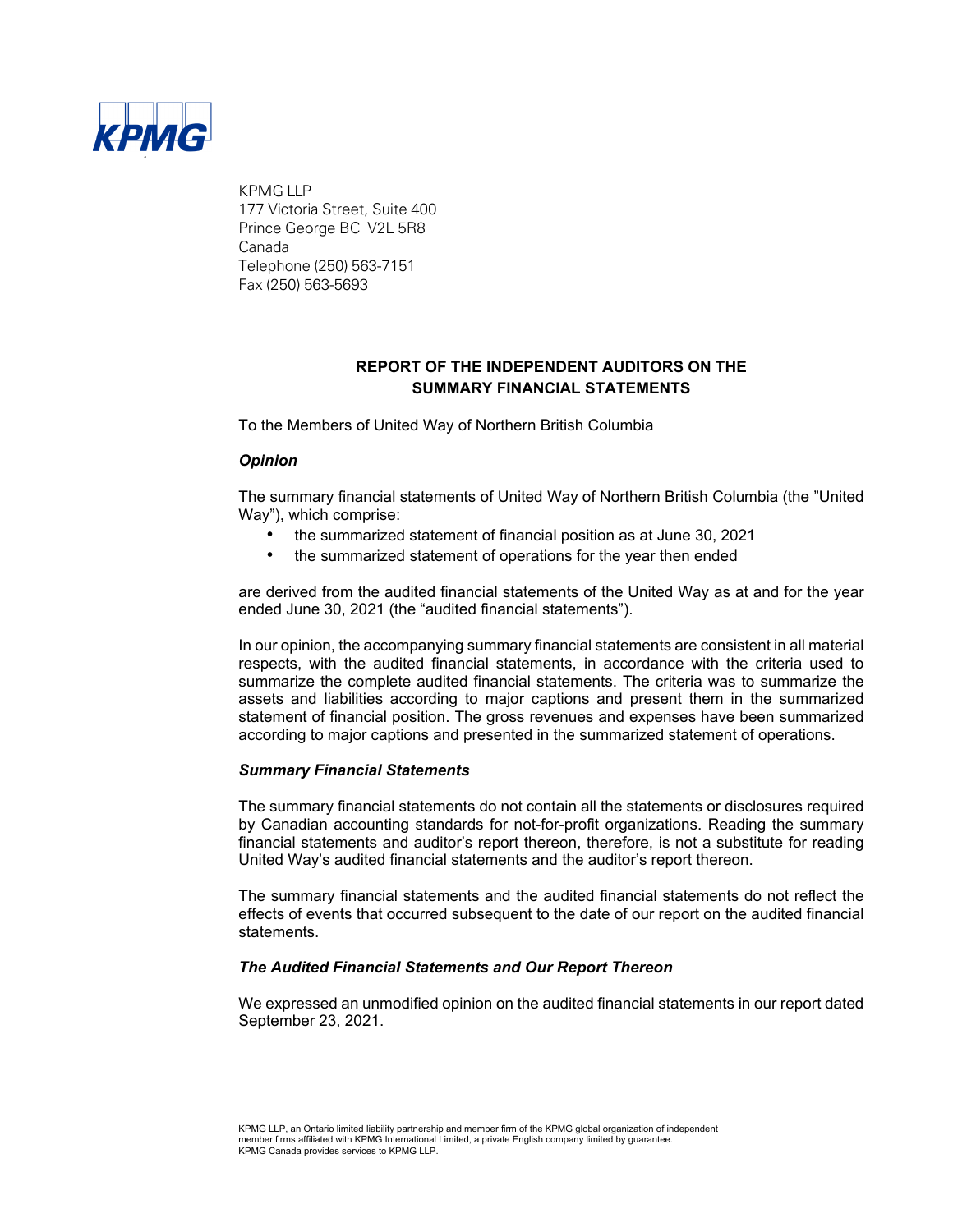

*Page | 2* 

#### *Management's Responsibility for the Summary Financial Statements*

Management is responsible for the preparation of the summary financial statements in accordance with the criteria used to summarize the complete audited financial statements. The criteria was to summarize the assets and liabilities according to major captions and present them in the summarized statement of financial position. The gross revenues and expenses have been summarized according to major captions and presented in the summarized statement of operations.

#### *Auditors' Responsibility*

Our responsibility is to express an opinion on whether the summary financial statements are consistent, in all material respects, with the audited financial statements based on our procedures, which were conducted with Canadian Auditing Standard 810, Engagements to Report on Summary Financial Statements.

 $KPMG$  11P

Chartered Professional Accountants

Prince George, Canada September 23, 2021